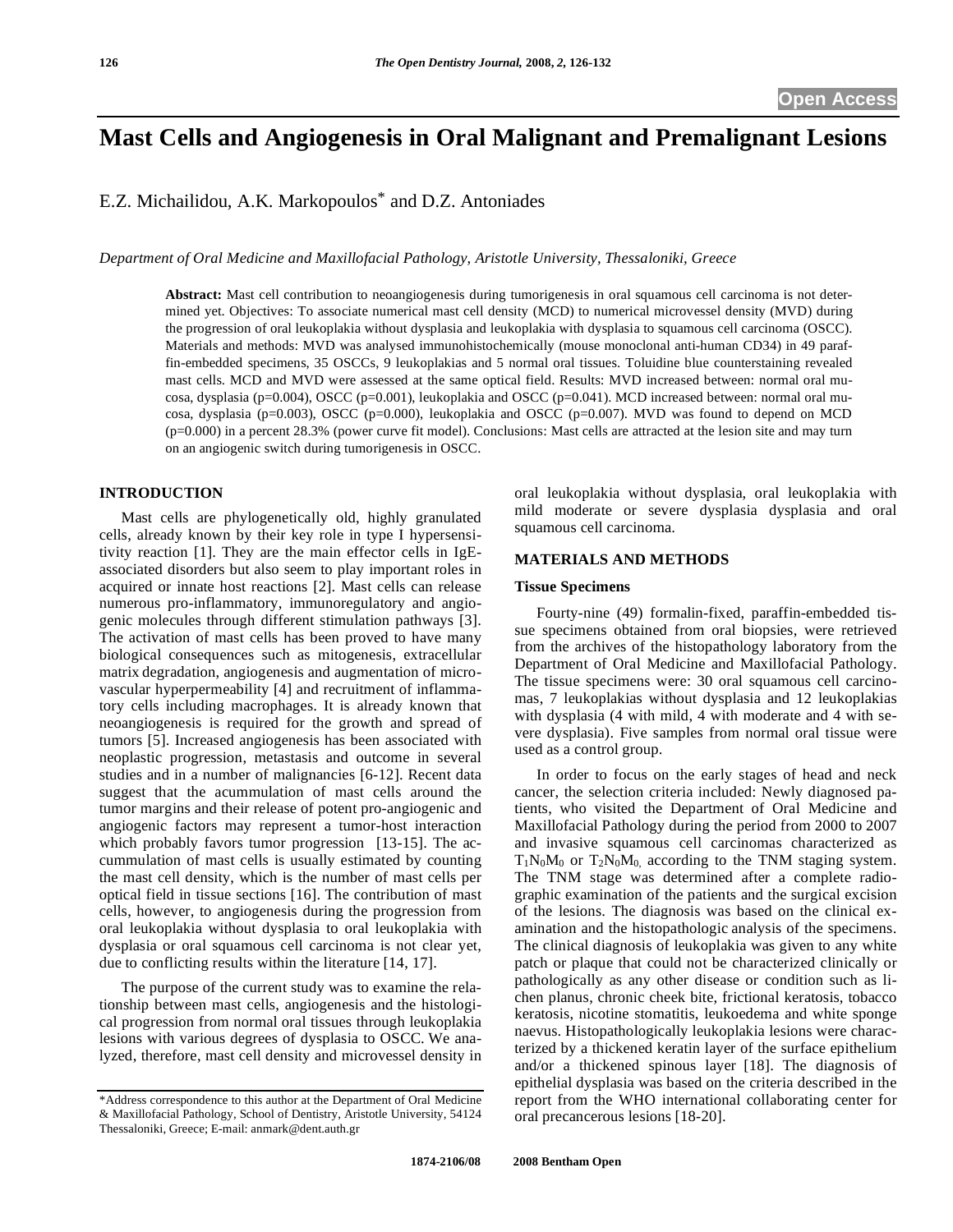The recorded clinical and histopathologic data included age, gender, clinical lesion stage, site of the lesion and histopathologic differentiation. The study was conducted according to the Helsinki declaration.

From each paraffin block, two tissue sections,  $4 \mu m$  thick each, were placed on a slide.

# **Determination of Numerical Microvessel Density**

 In order to assess microvessel density, immunohistochemistry staining was conducted. Upon one out of the two tumor sections on each slide, a mouse monoclonal antihuman CD34 Class II antibody (clone QBEnd-10) (Dako Cytomation) (Glostrup, Denmark) was applied. The second tissue section in each slide was stained with anti-mouse  $IgG<sub>1</sub>$ antibody {(mAb, Mouse IgG1 (MOPC21), Sigma-Aldrich Co., Steinheim, Germany)} to serve as an internal negative control. Formalin-fixed, paraffin-embedded human sarcoma Kaposi tissue known to highly express CD34 was used as an internal positive control for the measurements of CD34 expression. Tissue samples were deparaffinized in xylene and rehydrated with graded alcohols. Incubation of the slides in 1% hydrogen peroxide  $(H_2O_2)$  with methanol for 30 minutes blocked the endogenous peroxidase activity. The slides were then washed with TBS (Triphosphate buffered saline). To retrieve antigen epitopes, tissue sections were heated in citric-acid buffer, at pH 6.7, for 10 minutes in a microwave oven. The slides were then left to cool at room temperature for 20 minutes. The anti-CD34 antibody was diluted (1:50) and applied on the tissue sections for one hour at room temperature. Immunostaining was then performed using the Envision system (Envision HRP, Mouse/Rabbit detection system) (Dako, Glostrup, Denmark). Afterwards diaminobenzidine chromogen (DAB chromogen) was applied.

# **Counterstaining with Toluidine Blue for Determination of Numerical Mast Cell Density**

 The tissue sections, after the immunohistochemical staining, instead of being counterstained with hematoxylin, they were counterstained with toluidine blue. The slides were quickly dipped 15 times in a 0.1% tolouidine blue solution and then were washed in tap water to remove excess chromogen. Afterwards, the slides were quickly dipped once in a solution containing 70% alcohol and 0.5% HCl and were dried by firmly pressing them once, against a suitable absorbent paper. They were then washed twice, by 12 dipps each time in xylene and were mounted with entalan. Toluidine blue reveals the mast cells [21, 22].

 Using this technique, mast cells and microvessels can be observed together at the same slide (Fig. **5**). The number of mast cells and microvessels were then counted together, at the same optical field.

# **Verification of Mast Cell Density Count**

 In the above tissue sections, the number of mast cells was counted twice in three optical fields using a magnification  $x200$  (20x objective and 10x occular lens, 0.785mm<sup>2</sup> per field) and the mean number of mast cells was estimated. Separate tissue sections from the same tissue blocks were stained with toluidine blue alone. The number of mast cells in three optical fields using a magnification x200 was also

counted twice and the mean number of mast cells was estimated to ensure that the same number of mast cells were stained using the simple toluidine blue stainining technique and the counterstaining technique.

# **Numerical Microvessel Density Assessment**

 The area of optimal staining for microvessels was marked using a magnification x100. Within the marked area, at x400 (40x objective and 10x occular lens,  $0.785$ mm<sup>2</sup> per field) magnification and with a one-field depth from the basement membrane of the epithelium or from the tumor invasive margins or from the tumor nests, three microscopic fields, having the larger number of microvessels, were selected and assesed. Microvessel density was defined as the number of stained microvessels per optical field. Any single stained endothelial cell or endothelial cell cluster, clearly separated from adjacent microvessels, tumor cells, and other connective tissue elements was considered a single, countable microvessel [12]. When different degrees of dysplasia were observed at the same tissue section, microscopic fields around the most severe lesion were selected. Necrotic areas, within the tumor sections were avoided.

# **Numerical Mast Cell Density Assessment**

 At the three already selected microscopic fields, having the larger number of microvessels, at x400 magnification and with a one-field depth from the basement membrane of the epithelium, the number of mast cells was counted. Mast cell density was defined as the number of stained mast cells per optical field.

## **Statistical Analysis**

 Statistical analysis using the statistical package SPSS 13 (Chicago, Illinois), was performed. In order to test the differences concerning microvessel density (MVD) and mast cell density (MCD) between any two groups of patients the Bonferoni test, after ANOVA, was used at a significance level of p < 0.05. To test if there was a correlation between mast cell density (number of mast cells per optical field) (MCD) and the number of microvessels per optical field (MVD), regression analysis (within the generalized linear models) was performed and the curve fit model was estimated.

# **RESULTS**

# **Patients and Tissue Characteristics**

 Out of the 49 patients: 36 were men and 13 women. The average age of these patients was 60.38±14.99 years, with a range of 26-87 years. Primary tumor sites were: the vermilion border, the buccal mucosa, the tongue, the floor of the mouth and other sites within the oral cavity (Tables **1**,**2**).

## **Numerical Microvessel Density**

 In normal oral epithelium, leukoplakia without dysplasia and leukoplakia with dysplasia lesions, microvessels are mainly located just underneath the epithelium and were stained as brown spots, lines or lumens. MVD was counted in every tissue. In normal oral tissues the mean MVD was 14.08, in leukoplakia without dysplasia 18.18, in leukoplakia with dysplasia 21.79 and in OSCC 24.78. The number of microvessels was found to be increased significantly be-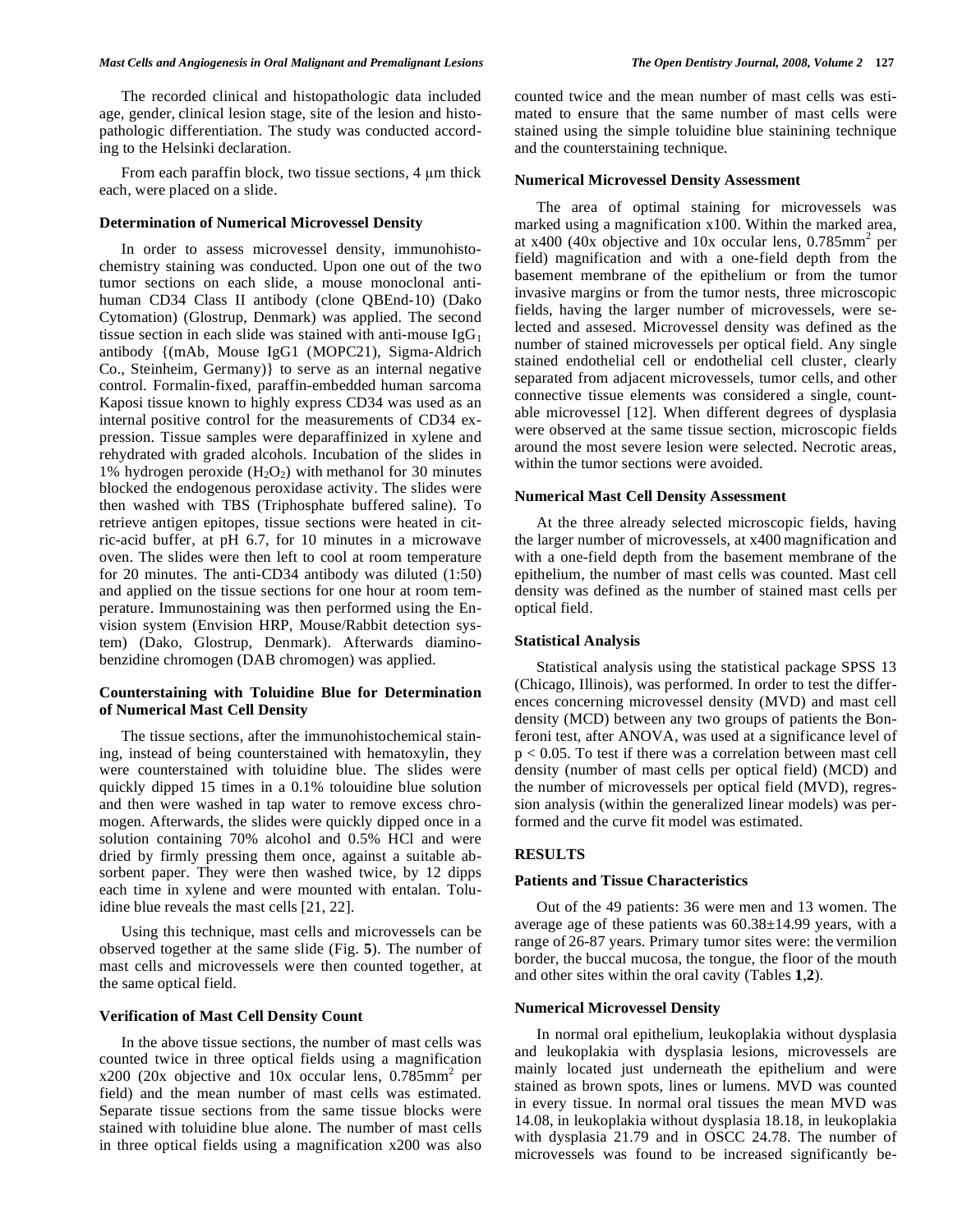#### **Table 1. Correlation of MVD and MCD with Patients' Characteristics and Tissue Histopathological Differentiation**

| <b>Histological Diagnosis</b> | <b>Number of Biopsies</b> | <b>Microvessel Density</b><br>$(Mean \pm SD)$ | <b>Mast Cell Density</b><br>$(Mean \pm SD)$ |  |
|-------------------------------|---------------------------|-----------------------------------------------|---------------------------------------------|--|
| Normal                        | 5                         | $14.08 \pm 6.08$                              | $1.32 \pm 1.02$                             |  |
| Leukoplakia without dysplasia | $\overline{7}$            | $18.18 \pm 2.56$                              | $4.55 \pm 3.26$                             |  |
| Leukoplakia with dysplasia    | 12                        | $21.79 \pm 6.20$                              | $7.11 \pm 3.20$                             |  |
| <b>OSCC</b>                   | 30                        | $24.78 \pm 8.1$                               | $9.33 \pm 6.26$                             |  |
| <b>Grade of Dysplasia</b>     |                           |                                               |                                             |  |
| Mild                          | $\overline{4}$            | $19.92 \pm 5.81$                              | $7.38 \pm 5.15$                             |  |
| Moderate                      | $\overline{4}$            | $19.43{\pm}4.16$                              | $6.86 \pm 2.07$                             |  |
| Severe                        | $\overline{4}$            | $22.38 \pm 3.57$                              | $6.15 \pm 3.05$                             |  |
| Total                         | 54                        |                                               |                                             |  |

**Table 2. Site of Lesion in Every Histologic Type** 

| <b>Histological Diagnosis</b> | <b>Lesion Site</b>      |                      |                             |                           |                    |  |
|-------------------------------|-------------------------|----------------------|-----------------------------|---------------------------|--------------------|--|
|                               | <b>Vermilion Border</b> | <b>Buccal Mucosa</b> | <b>Tongue</b>               | <b>Floor of the Mouth</b> | <b>Other Sites</b> |  |
| <b>NOM</b>                    | 2                       |                      |                             |                           | $\Omega$           |  |
| Leukoplakia without dysplasia | $\mathfrak{D}$          | $\mathfrak{D}$       | $\mathcal{D}_{\mathcal{L}}$ |                           | $\Omega$           |  |
| Leukoplakia with dysplasia    | $\overline{c}$          | 4                    | $\overline{4}$              | $\overline{c}$            | $\Omega$           |  |
| <b>OSCC</b>                   | 8                       |                      |                             |                           | $\mathcal{R}$      |  |
| <b>Grade of Dysplasia</b>     |                         |                      |                             |                           |                    |  |
| Mild                          |                         |                      | $\mathcal{D}$               | $\Omega$                  | $\Omega$           |  |
| Moderate                      |                         |                      |                             |                           | $\Omega$           |  |
| Severe                        | $\overline{0}$          |                      |                             |                           | $\Omega$           |  |

tween: Normal oral mucosa and leukoplakia with mild  $(p=0.022)$ , and severe dysplasia  $(p=0.04)$  and also between normal oral mucosa and OSCC (p=0.000). The number of microvessels was also found to be increased significantly between: leukoplakia without dysplasia (p=0.042), leukoplakia with mild ( $p=0.033$ ), moderate ( $p=0.010$ ), severe dysplasia (p=0.04) and OSCC, but it was not significantly increased between leukoplakia with severe dysplasia and OSCC (p=0.262) (Table **1**, Figs. **1**,**2**,**3**,**4**). No correlation was found between the microvessel density and the age of the patients (mean=  $22.8$  and  $p=0.30$ ) or the site of the primary tumor (mean= $23$  and p= $0.247$ ).

# **Numerical Mast Cell Density**

 Toluidine blue staining revealed mast cells as large, purple, oval and highly granulated cells (Fig. **5**). Mast cells were observed at the lamina propria highly populating areas around the tumor margins. Mast cells were also observed at the tumor periphery and at the stem of the lesion when this existed. Increased numbers of mast cells were also found in areas of high vascularization (namely the 'hot spots'). MCD was counted in every tissue. In normal oral tissues the mean MCD was 1.32, in leukoplakia without dysplasia 4.55, in leukoplakia with dysplasia 7.11 and in OSCC 9.33. The number of mast cells was found to be increased significantly between: normal oral mucosa and leukoplakia with mild  $(p=0.02)$ , moderate  $(p=0.011)$  and severe dysplasia  $(p=0.029)$ and also normal oral mucosa and OSCC (p=0.000). The number of mast cells was also found to be increased significantly between: leukoplakia with severe dysplasia and OSCC (p=0.05) (Table **1** and Figs. **1**,**2**,**3**,**4**). No correlation was found between the microvessel density and the age of the patients (mean=  $22.8$  and  $p=0.30$ ) or the site of the primary tumor (mean=23 and p=0.247).

#### **Correlation Between MCD and MVD**

 The number of microvessels was found to depend significantly on the number of mast cells  $(p=0.000)$  in a percent 28.3%, following the power curve fit model (Fig. **6**). The MVD density can then be estimated by the equation: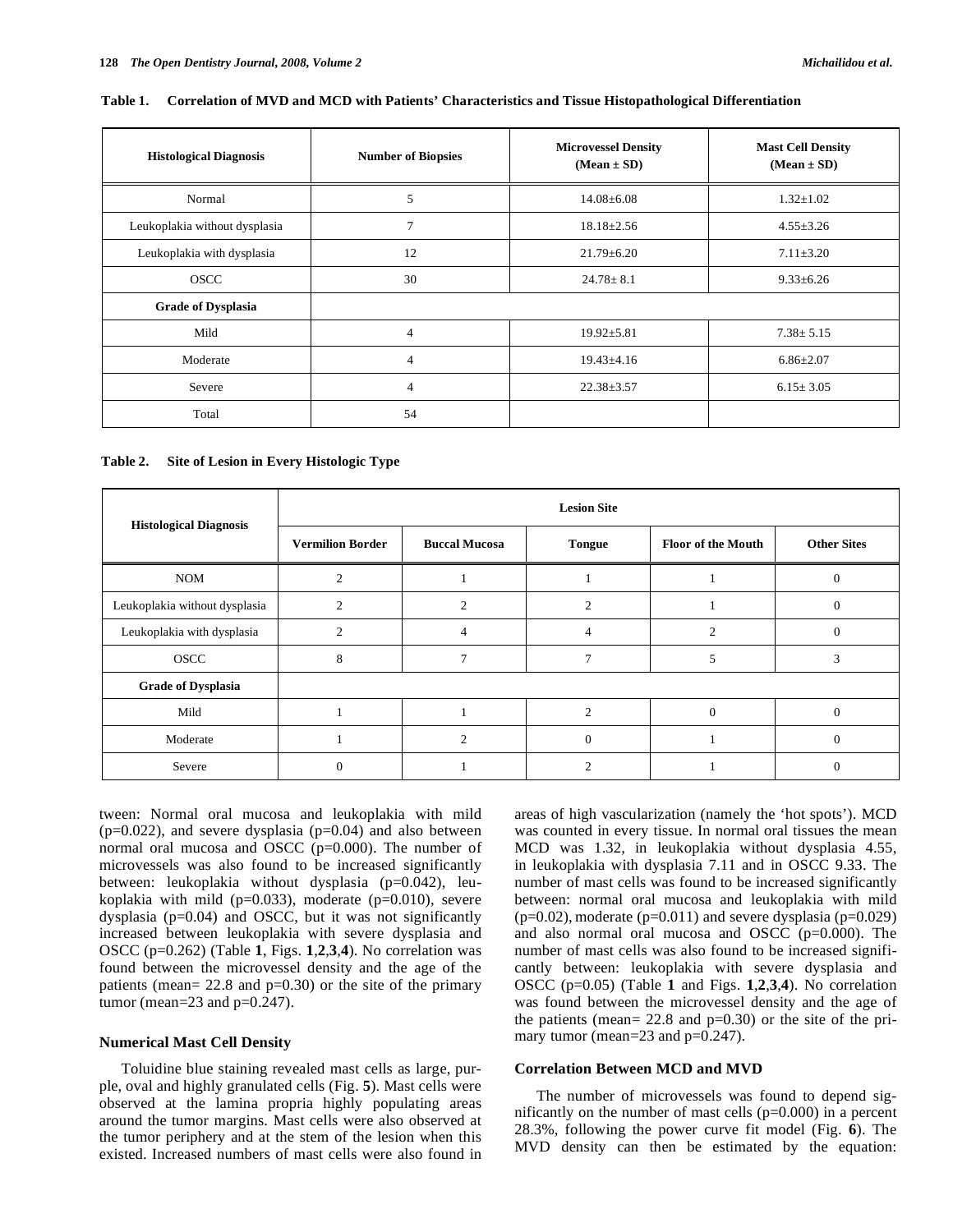MVD=12.160 x Mast cell density  $0.283$ . According to this power curve fit model, when the density of mast cells per optical field reached the number of 8, no further increase in the density of microvessels related to the density of mast cells was observed.

lesions to oral squamous cell carcinoma is estimated up to 0.4-2 %, whereas the transformation rate of dysplastic leukoplakia lesions up to 9-11% [35]. The literature about the degree of vascularity and its correlation with mast cells in



**Fig. (1).** MVD (red arrow) and MCD (green arrow) were low in normal oral epithelium. (CD34 & toluidine staining, original magnification X200).



**Fig. (2).** MVD (red arrow) and MCD (green arrow) were low in oral leukoplakia without dysplasia similar to those of normal oral epithelium. (CD34 & toluidine staining, original magnification X200).

# **DISCUSSION**

Solid tumors, in order to outgrow the size of  $2 \text{ mm}^3$ , demand for oxygen supply [23], a fact that makes necessary the formation of new microvasculature [5]. The process of angiogenesis is the outcome of an imbalance between positive and negative angiogenic factors produced by both tumor and host cells. Among the host cells, which produce and release in a considerable quantity pro-angiogenic and angiogenic factors are mast cells [24]. Mast cells are bone marrow derived, highly granulated cells, which are an important source of several proangiogenic and angiogenic factors, such as histamin and heparin [25-27], chymase [28], bFGF (FGF-2) [29, 30], VEGF [31].

 TGF-beta [32] and others. Some mast cells can release and then rapidly synthesize VEGF [33, 34]. Within the oral cavity, the transformation rate of non dysplastic leukoplakia



**Fig. (3).** MVD (red arrow) and MCD (green arrow) were significantly increased in oral leukoplakia with dysplasia. (CD34 & toluidine staining, original magnification X200).



**Fig. (4).** MVD (red arrow) and MCD (green arrow) were significantly increased in oral squamous cell carcinoma. (Original magnification X200).

premalignant and malignant oral lesions is conflicting [36- 38]. Most of the reports though, measure mast cells and microvessels in different optical fields making their correlation not warranted [39]. Measuring mast cells and microvessels together, at the same optical field seems a more appropriate approach. In the current study therefore we adopted the counterstaing technique in order to comply with this restrictment. Two other reports [13, 15] in the literature also make an attempt towards this idea. In the current study, in order to measure angiogenic activity, a pan-endothelial marker (CD34) was used to mark microvasculature , and a method by Tae *et al.* [40] rather than the commonly used indirect method of Weidner [41] was adopted in order to count the number of microvessels. Since connective tissue is located just underneath the epithelium it is easier to focus on microvessels, at a x400 magnification, around the main lesion rather than deep in the connective tissue where diffusion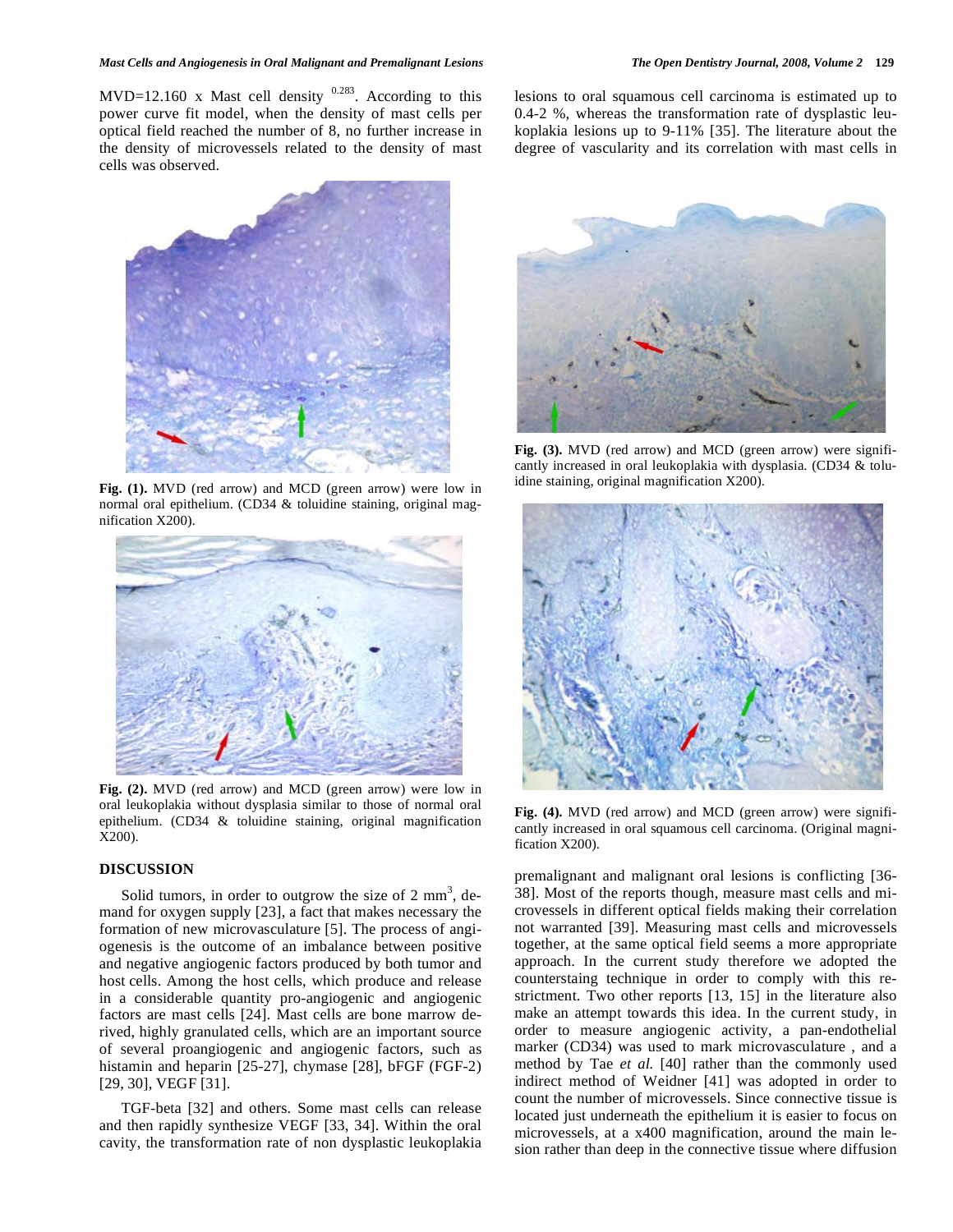of the chromogen is often observed. In the present study, the density of microvessels (MVD) did increase significantly between normal oral mucosa and oral leukoplakia without dysplasia, oral leukoplakia with mild, moderate or severe dysplasia, and oral squamous cell carcinoma. Moreover, the



**Fig. (5).** Mast cell (green arrow) and microvessel (red arrow) revealed with toluidine blue counterstaining (Original magnification X400).



**Fig. (6).** Power curve fit model depicting the correlation between MCD and MVD.

number of microvessels was found to increase significantly between oral leukoplakia and oral squamous cell carcinoma. Therefore an angiogenic switch seems to be turned on, in these early stages of epithelial malignant transformation. This finding comes into accordance with other reports in the literature [42, 43], stressing the need for thorough research on the possible genotypic and phenotypic alterations resulting in this increased early angiogenic activity and on the role that this early angiogenic activity may play in the mechanisms of epithelial malignant transformation. Moreover, in view of these results, a potentially different therapeutic approach during the progression from normal oral mucosa through leukoplakic lesions with various degrees of dysplasia to OSCC, could be discussed. At the same time, the density of mast cells (MCD) was also found to increase between normal oral mucosa and oral leukoplakia without dysplasia, oral leukoplakia with mild, moderate or severe dysplasia, and oral squamous cell carcinoma elucidating a possible role of these cells during the progression from normal oral tissue to oral squamous cells carcinoma. Several reports on a number of malignancies support the above findings [13, 15, 39] whereas one article so far, concerning oral squamous cell carcinoma, reports the opposite idea [17]. In the current study, the counterstaining technique enabled the simultaneous observation of microvessels and mast cells at the same optical field. Mast cells were found to highly populate areas of dense vascularization (namely the 'hot spots') and especially around the tumor margins. It is also known that mast cells accumulate near sites of new capillary formation whereas direct association of MCs with vascular tube formation was clearly shown *in vitro* [44]. The number of microvessels was found to correlate significantly with the number of mast cells (p=0.000) in a percent 28.3%, following the power curve fit model. This correlation is depicted by a certain equation: MVD=12.160 x MCD  $^{0.283}$ . This finding come into agreement with the results from previous studies in oral squamous cell carcinoma 14], laryngeal squamous cell carcinoma [39] and other malignant tumours such as, squamous cell carcinoma of the oesophagus and lungs [45] and carcinoma of the uterine cervix [46]. According to this power curve fit model, when MCD per optical field reached the number of 8, no further increase in the number of microvessels related to the number of mast cells was observed. In the current study the mean number of mast cells in leukoplakia with moderate dysplasia was found to be 8.47 which means that theoretically above the point where leukoplakia with dysplasia progresses to OSCC, no further increase in the number of microvessels related to the number of mast cells is present. The correlation of MVD and MCD seems, according to our findings, to be limited only in the early stages of tumorigenesis (during the transition from normal oral tissue through leukoplakic lesions with various degrees of dysplasia to OSCC) before the full transformation of dysplastic lesions to OSCC, giving place to other angiogenic stimuli or factors afterwards. The above findings could come up as a result of the increase in the number of microvessels allowing the infiltration with more mast cells. On the other hand, this direct correlation of MCD to MVD may be due to the proangiogenic and angiogenic activity of mast cells which has been proposed by previous studies [47, 48]. Several factors secreted by mast cells, such histamine [25], heparin [26], VEGF [31], bFGF [29, 30], and tryptase [27], have been shown to exert an activity on the migration and/or proliferation of endothelial cells. The number of stained mast cells depends on the staining technique (toluidine blue, saphranin O, tryptase immunostaining, etc.), with the tryptase immunostaining appearing to be the most specific for human mast cells [49] and the solution used for the tissue-fixing, with Carnoy's solution revealing more mast cells than formalin [50, 51]. Moreover, there is no ideal method or endothelial cell marker, which specifically enumerates active or even all microvessel endothelial cells [12, 40, 41, 52]. It is in fact difficult to measure the number of microvessels and probably even mast cells in tissues [24]. In the present study the counterstaining technique was preferred in order to exert the possible angiogenic activity of mast cells at the same optical field with microvessels. More research with various different methods is needed to establish the above correlations and interactions.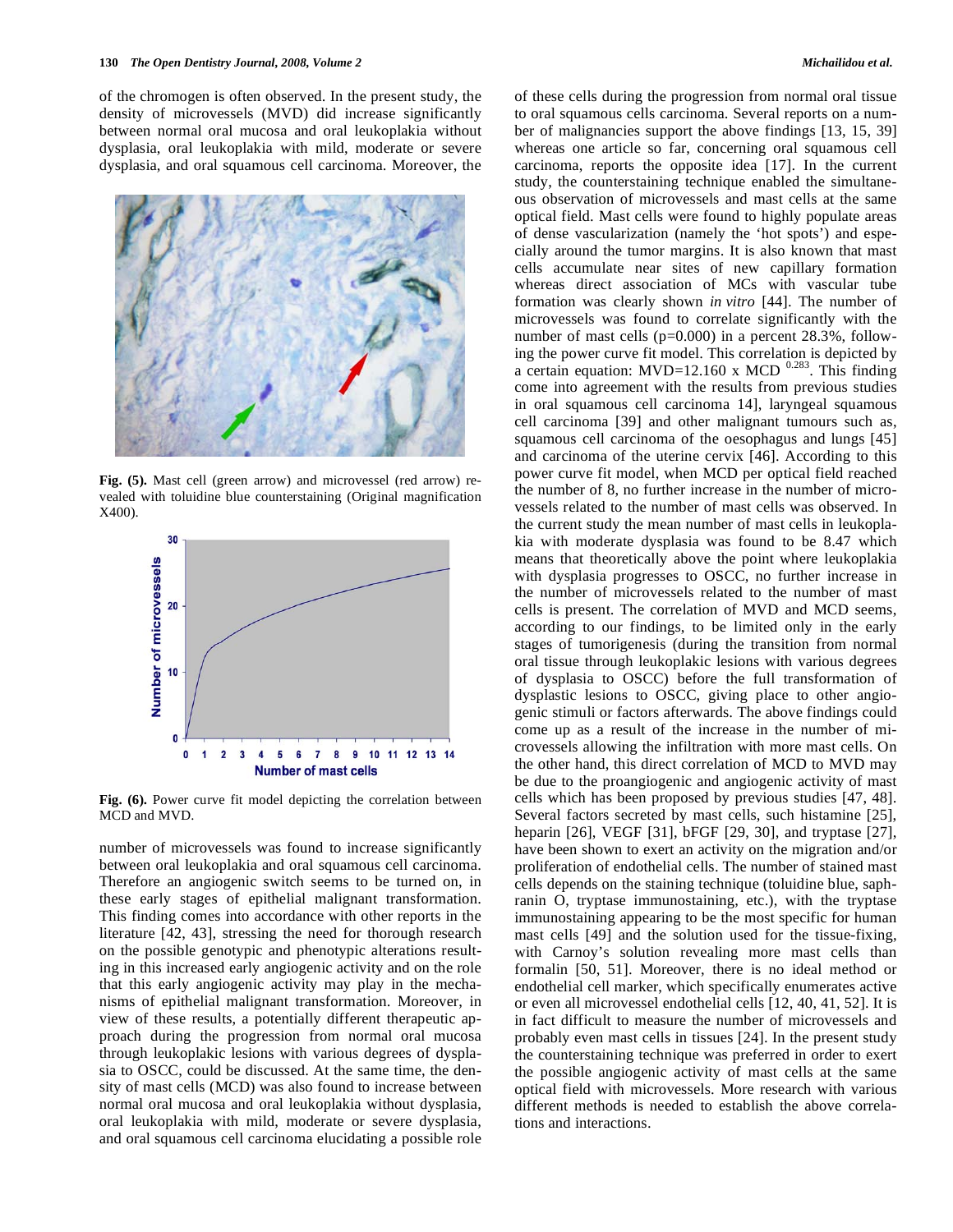# **CONCLUSIONS**

 According to the findings of the present study, during the progression from normal oral tissues through leukoplakia with various degrees of dysplasia to OSCC.

1. MVD and MCD seem to be significantly increased.

2. MCD seems to be significantly correlated to MVD.

 The authors would like to thank Mrs Penelope Anastasiadou for her technical assistance.

## **REFERENCES**

- [1] Metcalfe DD, Baram D, Mekori YA. Mast cells. Physiol Rev 1997; 77(4): 1033-79.
- [2] Puxeddu A, Piliponsky M, Bachelet I, Levi-Schaffer F. Mast cells in allergy and beyond. Int J Biochem Cell Biol 2003; 35(12): 1601- 7.
- [3] Crivellato E, Ribatti D. Involvement of mast cells in angiogenesis and chronic inflammation. Curr Drug Targets Inflamm Allergy 2005; 4 (1): 9-11.
- [4] Crivellato E, Beltrami CA, Mallardi F, Ribatti D. The mast cell: an active participant or an innocent bystander? Histol Histopathol 2004; 19(1): 259-70.
- [5] Folkman J. The role of angiogenesis in tumor growth. Semin Cancer Biol 1992; 3(2): 65-71.
- [6] Weidner N, Semple JP, Welch WR, Folkman J. Tumor angiogenesis and metastasis-correlation in invasive breast carcinoma. N Engl J Med 1991; 324(1): 1-8.
- [7] Tanigawa N, Amaya H, Matsumura M, Shimomatsuya T. Correlation between expression of vascular endothelial growth factor and tumor vascularity, and patient outcome in human gastric carcinoma. J Clin Oncol 1997; 15(2): 826-32.
- [8] Xiangming C, Hokita S, Natsugoe S*, et al*. Angiogenesis as an unfavorable factor related to lymph node metastasis in early gastric cancer. Ann Surg Oncol 1998; 5(7): 585-9.
- [9] Ikeda N, Adachi M, Taki T, *et al.* Prognostic significance of angiogenesis in human pancreatic cancer. Br J Cancer 1999; 79(9-10): 1553-63.
- [10] Linder S, Blasjo M, von Rosen A*, et al*. Pattern of distribution and prognostic value of angiogenesis in pancreatic duct carcinoma: a semiquantitative immunohistochemical study of 45 patients. Pancreas 2001; 22: 240-7.
- [11] Yoshij H, Gomez DE, Shibuya M, Thorgeirsson UP. Expression of vascular endothelial growth factor, its receptor, and other angiogenic factors in human breast cancer. Cancer Res 1996; 56(9): 2013-6.
- [12] Kyzas PA, Stefanou D, Batistatou A, Agnantis NJ. Prognostic significance of VEGF immunohistochemical expression and tumor angiogenesis in head and neck squamous cell carcinoma. J Cancer Res Clin Oncol 2005; 131(9): 624-30.
- [13] Tomita M, Matsuzaki Y, Edagawa M*, et al.* Association of mast cells with tumor angiogenesis in esophageal squamous cell carcinoma. Dis Esophagus 2001; 14 (2): 135-8.
- [14] Iamaroon A, Ponqsiriwet S, Jittidecharaks S, *et al*. Increase of mast cells and tumor angiogenesis in oral squamous cell carcinoma. J Oral Pathol Med 2003; 32(4): 195-9.
- [15] Elpek G, Gelen T, Aksoy NH, *et al*. The prognostic relevance of angiogenesis and mast cells in squamous cell carcinoma of the oesophagus. J Clin Pathol 2001; 54(12): 940-4.
- [16] Chan JK, Magistris A, Loizzi V, *et al*. Mast cell density, angiogenesis, blood clotting, and prognosis in women with advanced ovarian cancer. Gynecol Oncol 2005; 99(1): 20-5.
- [17] Oliveira-Neto HH, Leite AF, Costa NL, *et al*. Decrease in mast cells in oral squamous cell carcinoma: Possible failure in the migration of these cells. Oral Oncol 2007; 43(5): 484-90.
- [18] Neville BW, Damm DD, Allen CM, Bouquot JE. Oral and Maxillofacial Pathology, 1st ed. Philadelphia, Pennsylvania: Saunders Company 1995; pp. 280-88.
- [19] Pinborg JJ, Reichart PA, Smith CJ, van der Waal I. Histological typing of cancer and precancer of the oral mucosa. International Histological Classification of Tumours, 2nd ed: WHO, Geneva 1997; pp. 11-33.
- [20] Barnes L, Eveson JW, Reichart P, Sidransky D. Pathology and Genetics of Head and Neck Tumours. WHO Classification of Tumours WHO. 2005; vol. 9.
- [21] Sheehan D, Hrapchak B. Theory and practice of Histotechnology, 2nd ed: Battelle Press, Ohio 1980; p. 282.
- [22] Luna L, Manual of Histologic Staining Methods from the AFIP, 3rd ed: McGraw-Hill, New York 1968; pp. 162-163.
- [23] Folkman J. Tumor angiogenesis. In: Cancer Medicine, 5th ed, London: Decker 2000; pp. 13-52.
- [24] Norrby K. Mast cells and angiogenesis. APMIS 2002; 110(5): 355-71.
- [25] Sorbo J, Jakobsson A, Norrby K. Mast cell histamine is angiogenic through receptors for histamine1 and histamine 2. Int J Exp Pathol 1994; 75(1): 43-50.
- [26] Norrby K, Sorbo J. Heparin enhances angiogenesis by a systemic mode of action. Int J Exp Pathol 1992; 73(2): 147-55.
- [27] Ribatti D, Finato N, Crivellato E, *et al.* Neovascularization and mast cells with tryptase activity increase simultaneously with pathologic progression in human endometrial cancer. Am J Obstet Gynecol 2005; 193(6): 1961-5.
- [28] Muramatsu M, Katada J, Hattori M, Hayashi I, Majima M. Chymase mediates mast cell-induced angiogenesis in hamster sponge granulomas. Eur J Pharmacol 2000; 402(1-2): 181-91.
- [29] Qu Z, Kayton RJ, Ahmadi P*, et al*. Ultrastructural immunolocalization of basic fibroblast growth factor in mast cell secretory granules: morphological evidence for bFGF release through degranulation. J Histochem Cytochem 1998; 46(10): 1119-28.
- [30] Reed JA, Albino AP, McNutt NS. Human cutaneous mast cells express basic fibroblast growth factor. Lab Invest 1995; 72(2): 215- 22.
- [31] Esposito I, Menicagli M, Funel N, *et al*. Inflammatory cells contribute to the generation of an angiogenic phenotype in pancreatic ductal adenocarcinoma. J Clin Pathol 2004; 57(6): 630-6.
- [32] Pennington DW, Lopez AR, Thomas PS, Peck C, Gold WM. Dog mastocytoma cells produce transforming growth factor beta 1. J Clin Invest 1992; 90(1): 35-41.
- [33] Boesiger J, Tsai M, Maurer M, *et al.* Mast cells can secrete vascular permeability factor/vascular endothelial cell growth factor and exhibit enhanced release after immunoglobulin E-dependent upregulation of FC-epsilon I expression. J Exp Med 1998; 188(6): 1135-45.
- [34] Grützkau A, Krüger-Krasagakes S, Baumeister H, *et al*. Synthesis, storage, and release of vascular endothelial growth factor/vascular permeability factor (VEGF/VPF) by human mast cells: implications for the biological significance of VEGF206. Mol Biol Cell 1998; 9(4): 875-84.
- [35] Holmstrup P, Vedtofte P, Reibel J, Stoltze K. Long-term treatment outcome of oral premalignant lesions. Oral Oncol 2006; 42(5): 461- 74.
- [36] Shintani S, Li C, Ishikawa T, Mihara M, Nakashiro K, Hamakawa H. Expression of vascular endothelial growth factor A, B, C, and D in oral squamous cell carcinoma. Oral Oncol 2004; 40(1): 13-20.
- [37] Shang ZJ, Li JR. Expression of endothelial nitric oxide synthase and vascular endothelial growth factor in oral squamous cell carcinoma: its correlation with angiogenesis and disease progression. J Oral Pathol Med 2005; 34(3): 134-9.
- [38] Wong YK, Liu CJ, Kwan PC, Chao SY. Microvascular density and vascular endothelial growth factor immunoreactivity as predictors of regional lymph node metastasis from betel-associated oral squamous cell carcinoma. J Oral Maxillofac Surg 2003; 61(11): 1257-62.
- [39] Sawatsubashi M, Yamada T, Fukushima N, Mizokami H, Tokunaga O, Shin T. Association of vascular endothelial growth factor and mast cells with angiogenesis in laryngeal squamous cell carcinoma. Virchows Arch 2000; 436(3): 243-8.
- [40] Tae K, El-Naggar AK, Yoo E, *et al*. Expression of vascular endothelial growth factor and microvessel density in head and neck tumorigenesis. Clin Cancer Res 2000; 6(7): 2821-8.
- [41] Weidner N, Semple JP, Welch WR, Folkman J. Tumor angiogenesis and metastasis-correlation in invasive breast carcinoma. N Engl J Med 1991; 324(1): 1-8.
- [42] Jin Y, Tipoe GL, White FH, Yang L. A quantitative investigation of immunocytochemically stained blood vessels in normal, benign, pre-malignant and malignant human oral cheek epithelium. Virchows Arch 1995; 427(2): 145-51.